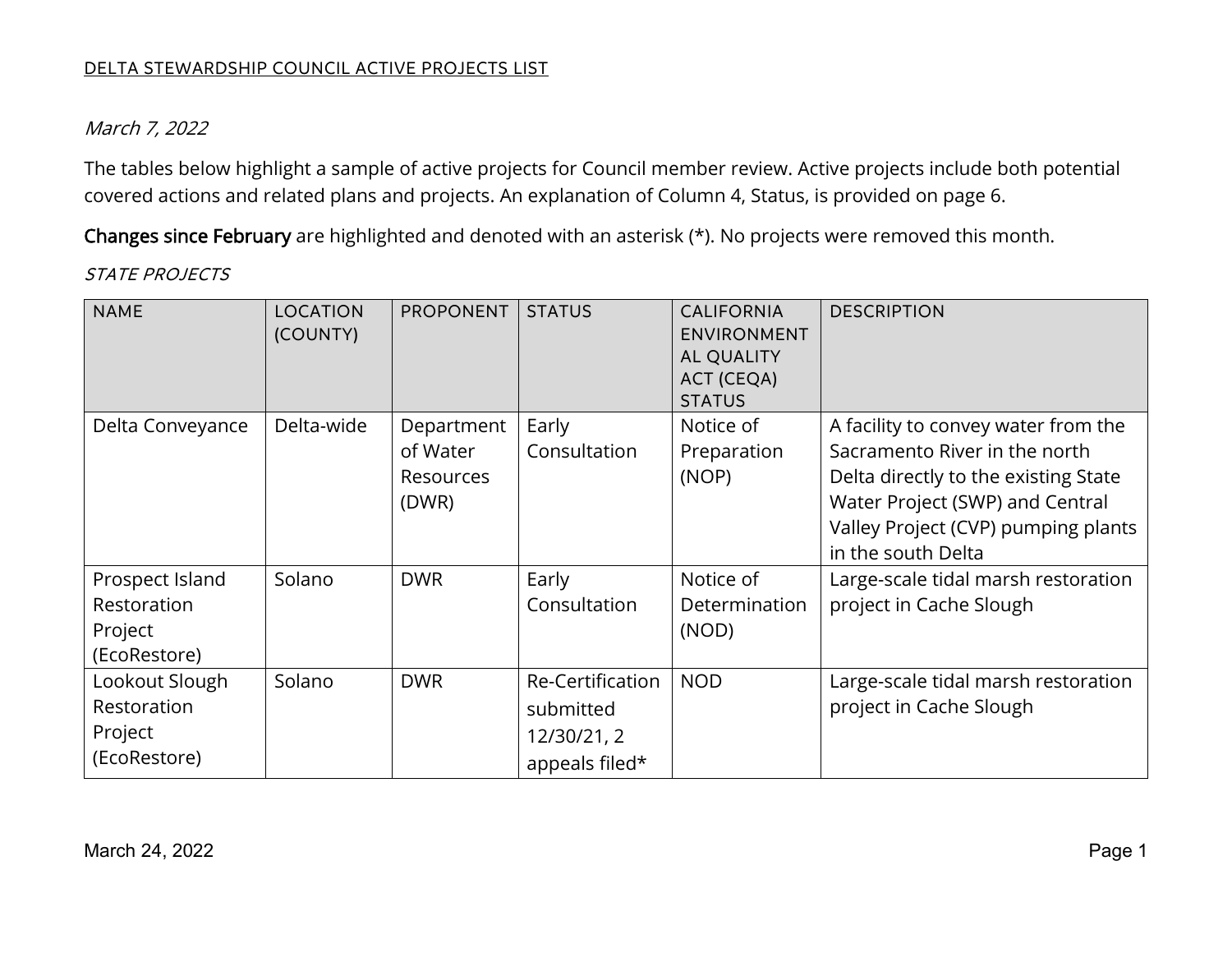| <b>NAME</b>                                                                                                          | <b>LOCATION</b><br>(COUNTY)         | <b>PROPONENT</b>                                                 | <b>STATUS</b>                | <b>CALIFORNIA</b><br><b>ENVIRONMENT</b><br><b>AL QUALITY</b><br>ACT (CEQA)<br><b>STATUS</b> | <b>DESCRIPTION</b>                                                                                                  |
|----------------------------------------------------------------------------------------------------------------------|-------------------------------------|------------------------------------------------------------------|------------------------------|---------------------------------------------------------------------------------------------|---------------------------------------------------------------------------------------------------------------------|
| <b>Franks Tract</b><br>Futures 2020<br>Reimagined                                                                    | Contra<br>Costa                     | California<br>Department<br>of Fish and<br>Wildlife<br>(CDFW)    | Comment<br>Letter            | Not Initiated                                                                               | Explore options for improving<br>ecosystem, water quality,<br>recreation, and community<br>benefits at Franks Tract |
| <b>Central Valley</b><br><b>Flood Protection</b><br>Plan 2022 Update                                                 | Sacramento,<br>San Joaquin,<br>Yolo | <b>DWR</b>                                                       | Early<br>Consultation        | <b>Not Initiated</b>                                                                        | Five-year update to the State's plan<br>for investments in flood management<br>in the Central Valley                |
| <b>West False River</b><br><b>Drought Salinity</b><br><b>Barrier Project*</b>                                        | Delta-wide                          | <b>DWR</b>                                                       | Preparing<br>comment letter* | NOP*                                                                                        | Program to periodically implement<br>salinity barriers within the Delta<br>during drought conditions                |
| <b>American River</b><br><b>Common Features</b><br>$(ARCF)$ :<br><b>Sacramento River</b><br>East Levee<br>Contract 3 | Sacramento                          | DWR,<br>Sacramento<br>Area Flood<br>Control<br>Agency<br>(SAFCA) | Certified without<br>appeal  | Supplemental<br>EIR/EIS                                                                     | Levee improvement project along the<br>east bank of the Sacramento River                                            |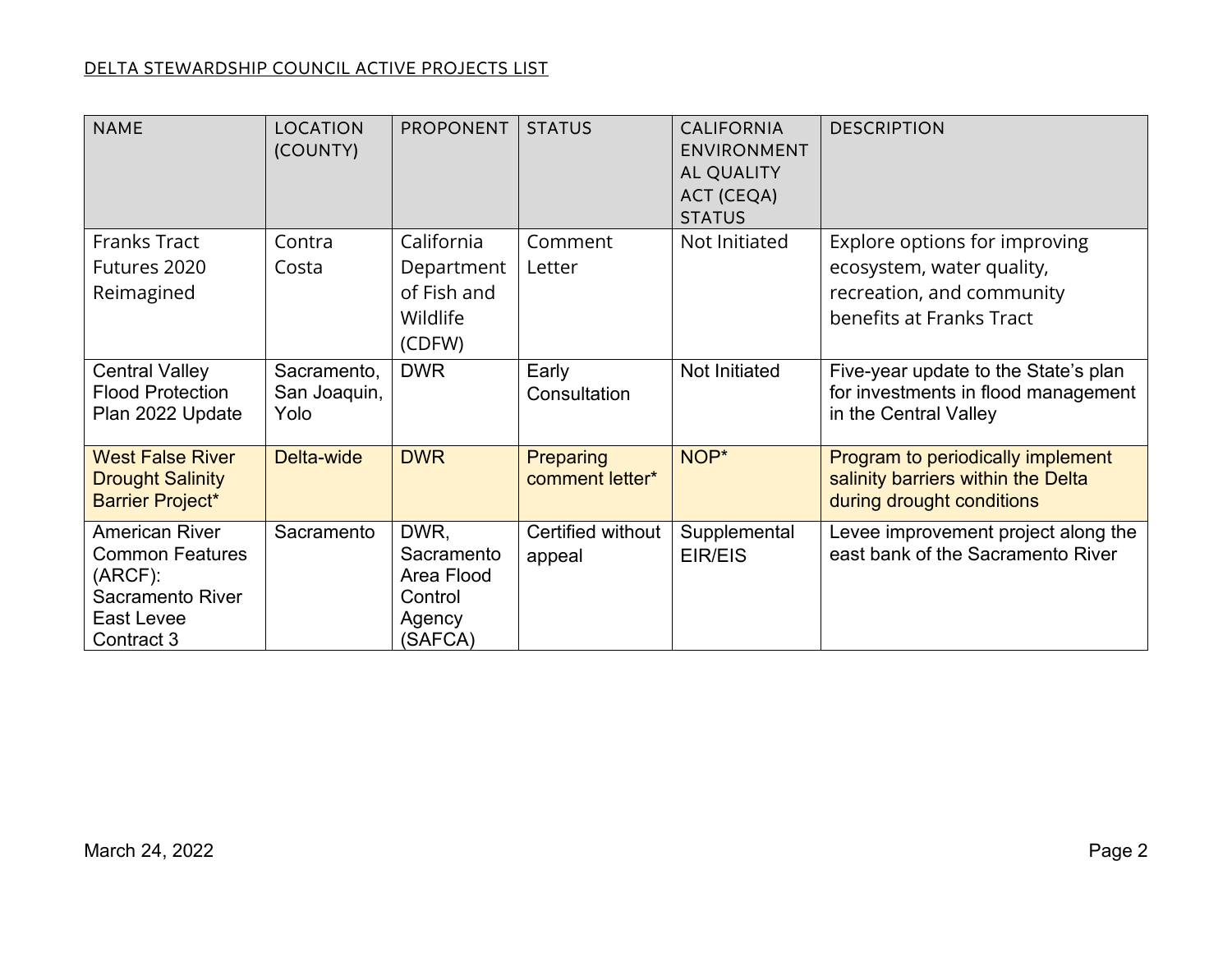| <b>NAME</b>                 | <b>LOCATION</b><br>(COUNTY) | <b>PROPONENT</b>                                      | <b>STATUS</b>                                | <b>CEQA STATUS</b>                               | <b>DESCRIPTION</b>                                                                                                                                                                      |
|-----------------------------|-----------------------------|-------------------------------------------------------|----------------------------------------------|--------------------------------------------------|-----------------------------------------------------------------------------------------------------------------------------------------------------------------------------------------|
| Valley Link Rail<br>Project | San Joaquin                 | Tri Valley<br>Regional Rail<br>Authority              | Early<br>Consultation,<br>Comment<br>Letter  | Final<br>Environmental<br>Impact Report<br>(EIR) | Proposed railway that would link<br>Tracy and Stockton to existing Bay<br>Area transit systems (Bay Area<br>Rapid Transit [BART] and Altamont<br>Corridor Express [ACE])                |
| Plan Bay Area<br>2050       | Contra<br>Costa,<br>Solano  | Metropolitan<br>Transportation<br>Commission<br>(MTC) | Submitted<br>findings per<br><b>WC 85212</b> | <b>Final EIR</b>                                 | Update to the Regional<br>Transportation Plan/Sustainable<br>Communities Strategy (RTP/SCS)<br>which projects regional growth<br>patterns and prioritizes<br>transportation investments |
| San Joaquin 2022<br>RTP/SCS | San Joaquin                 | San Joaquin<br>Council of<br>Governments<br>(SICOG)   | Early<br>Consultation                        | <b>NOP</b>                                       | Update to the RTP/SCS, a<br>comprehensive long-range<br>transportation plan for San Joaquin<br>County                                                                                   |

### REGIONAL PROJECTS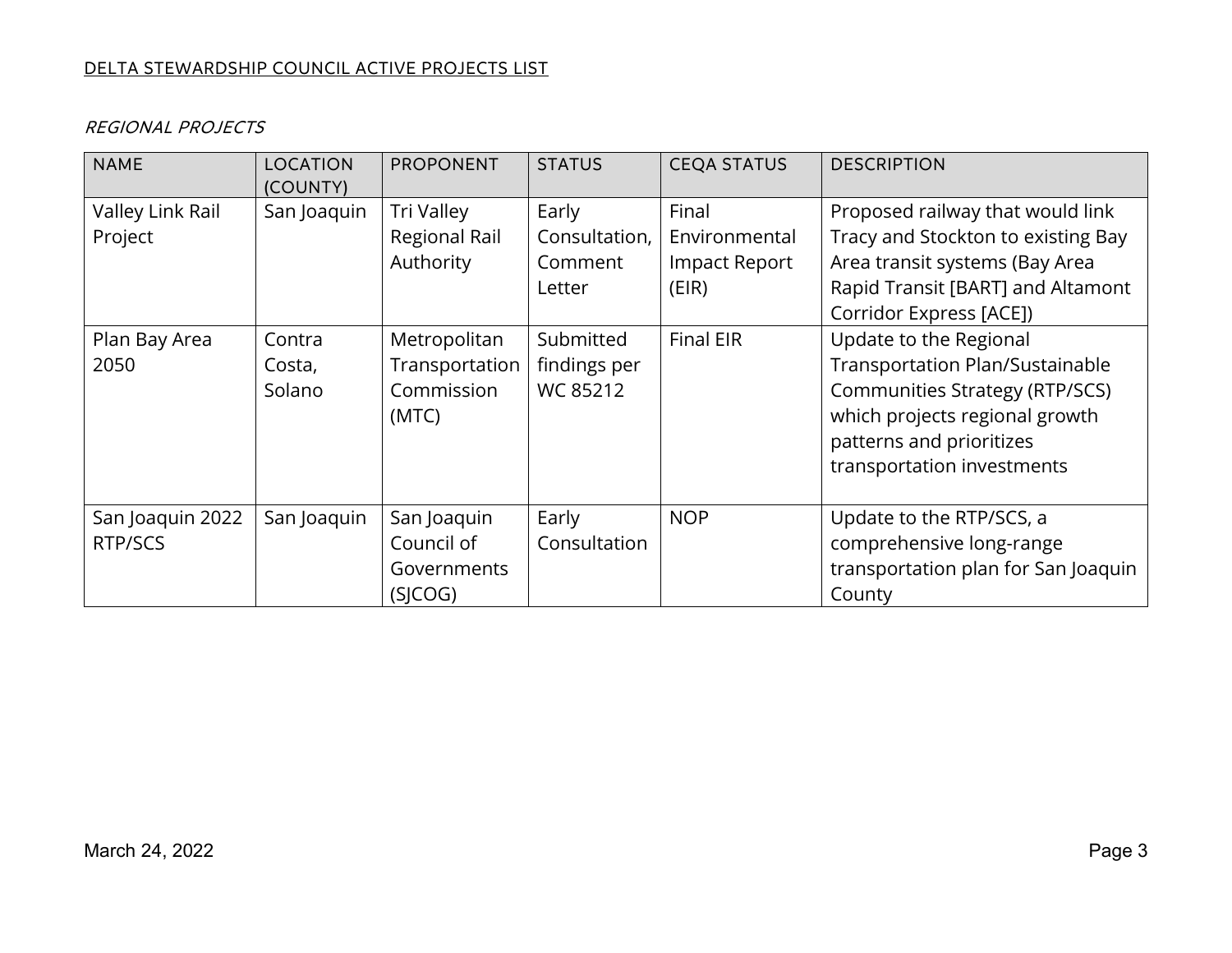Local Projects

| <b>NAME</b>                                                   | LOCATION<br>(COUNTY) | <b>PROPONENT</b>                        | <b>STATUS</b>                 | <b>CEQA STATUS</b>                                          | <b>DESCRIPTION</b>                                                                                                                                                    |
|---------------------------------------------------------------|----------------------|-----------------------------------------|-------------------------------|-------------------------------------------------------------|-----------------------------------------------------------------------------------------------------------------------------------------------------------------------|
| <b>Stone Lakes</b><br>Restoration<br>Project                  | Sacramento           | Sacramento<br>County                    | Anticipating<br>Certification | <b>Initial Study</b><br>/Negative<br>Declaration<br>(IS/ND) | Large-scale seasonal wetland and<br>riparian and oak woodland<br>restoration and enhancement project<br>in the Stone Lakes National Wildlife<br>Refuge                |
| Cache Slough<br>Complex Habitat<br>Conservation<br>Plan (HCP) | Solano, Yolo         | Solano<br>County                        | Monitoring                    | Not Initiated                                               | Plan to provide coverage for<br>endangered species take at existing<br>water supply diversions and intakes                                                            |
| <b>Bees Lake</b>                                              | Yolo                 | City of West                            | Comment                       | <b>NOD</b>                                                  | Restore historic physical and                                                                                                                                         |
| <b>Habitat</b><br>Restoration                                 |                      | Sacramento                              | Letter                        |                                                             | ecological processes and improve<br>public access management                                                                                                          |
| <b>Byron Airport</b><br>Development<br>Program                | Contra Costa         | Contra Costa<br>County                  | Comment<br>Letter             | Draft EIR                                                   | Amend the Airport Land Use<br>Compatibility Plan, General Plan,<br>and Planned Unit District zoning to<br>substantially broaden the range of<br>uses allowed by-right |
| Solano<br>Multispecies HCP                                    | Solano               | Solano<br><b>County Water</b><br>Agency | Monitoring                    | Not initiated                                               | Provide coverage for endangered<br>species take that may result from<br>future urban growth, infrastructure,<br>and ongoing operations and<br>maintenance activities  |
| <b>Ulatis Creek</b><br>Habitat                                | Solano               | Solano<br>Resource                      | Early<br>Consultation         | <b>NOD</b>                                                  | Restore 20 acres of riparian<br>woodland to the north bank of<br>Ulatis Creek, thereby improving the                                                                  |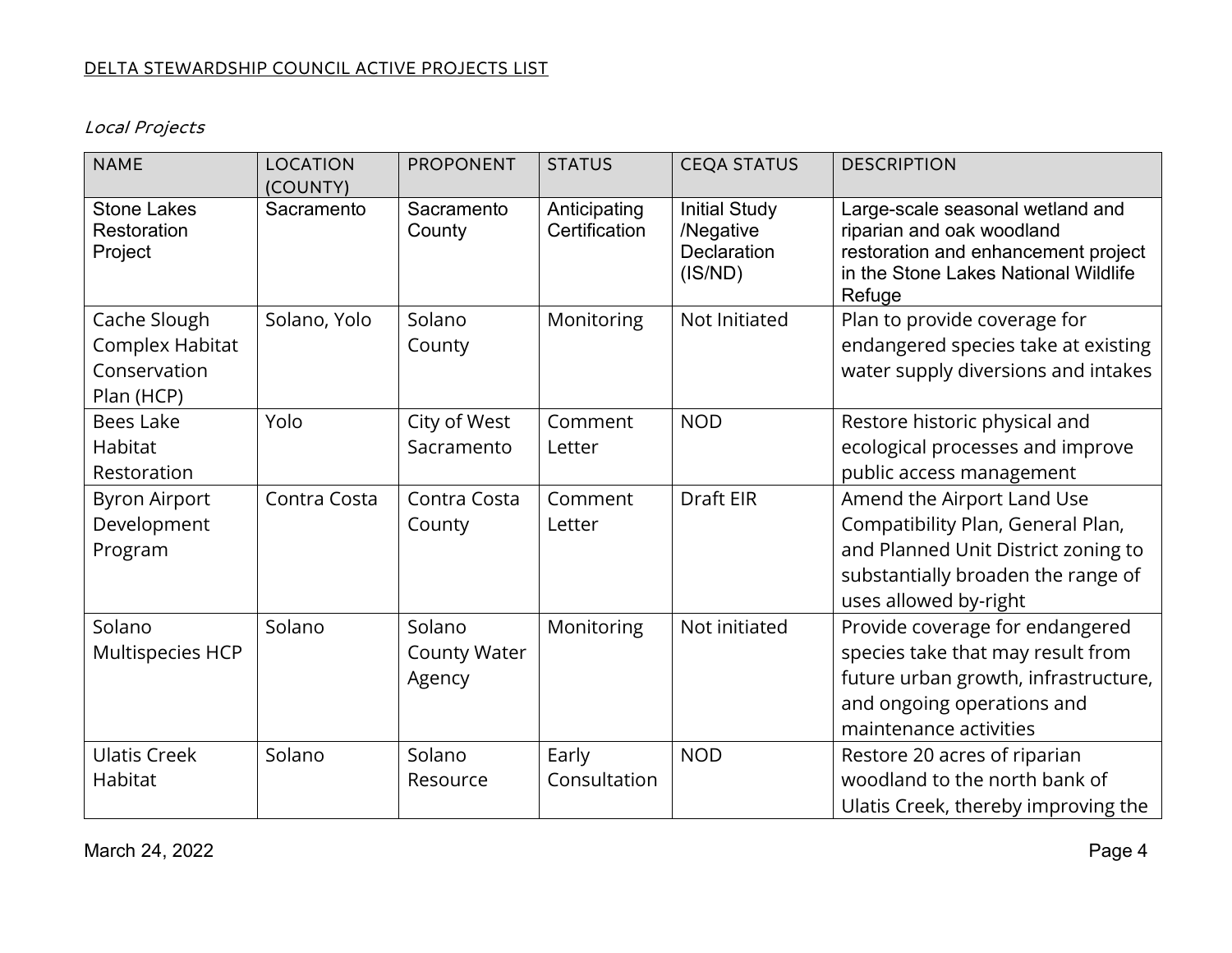| <b>NAME</b> | LOCATION<br>(COUNTY) | PROPONENT       | <b>STATUS</b> | CEQA STATUS | <b>DESCRIPTION</b>                  |
|-------------|----------------------|-----------------|---------------|-------------|-------------------------------------|
| Restoration |                      | Conservation    | Anticipating  |             | ecological function of the area for |
| Project     |                      | <b>District</b> | Certification |             | the benefit of native species       |

# OTHER PROJECTS

| <b>NAME</b>            | <b>LOCATION</b><br>(COUNTY) | <b>PROPONENT</b>      | <b>STATUS</b> | <b>CEQA STATUS</b> | <b>DESCRIPTION</b>                  |
|------------------------|-----------------------------|-----------------------|---------------|--------------------|-------------------------------------|
| Delta                  | Delta-wide                  | U.S. Army             | Comment       | Notice of Intent   | A facility to convey water from the |
| Conveyance             |                             | Corps of              | Letter        | (NOI) to           | Sacramento River in the north       |
|                        |                             | Engineers             |               | prepare a Draft    | Delta directly to the existing SWP  |
|                        |                             | (USACE)               |               | Environmental      | and CVP pumping plants in the       |
|                        |                             |                       |               | Impact Study       | south Delta. The scope is limited   |
|                        |                             |                       |               | (EIS)              | to construction activities,         |
|                        |                             |                       |               |                    | structures, and modifications to    |
|                        |                             |                       |               |                    | federal levees and navigation       |
|                        |                             |                       |               |                    | projects                            |
| Los Vaqueros           | Contra Costa                | Contra Costa          | Anticipating  | Final              | <b>Expansion of Los Vaqueros</b>    |
| Reservoir              |                             | <b>Water District</b> | Certification | Supplement to      | Reservoir, and construction of new  |
| Second                 |                             |                       |               | the Final          | and replacement water supply        |
| Expansion              |                             |                       |               | EIR/EIS            | infrastructure                      |
| Mossdale Tract         | San Joaquin                 | San Joaquin           | Early         | Not Initiated      | Identify a plan to achieve an urban |
| Area Urban             |                             | Area Flood            | Consultation  |                    | level of flood protection for the   |
| Flood Risk             |                             | Control               |               |                    | Mossdale Tract (Reclamation         |
| <b>Reduction Study</b> |                             | Agency                |               |                    | District No. 17)                    |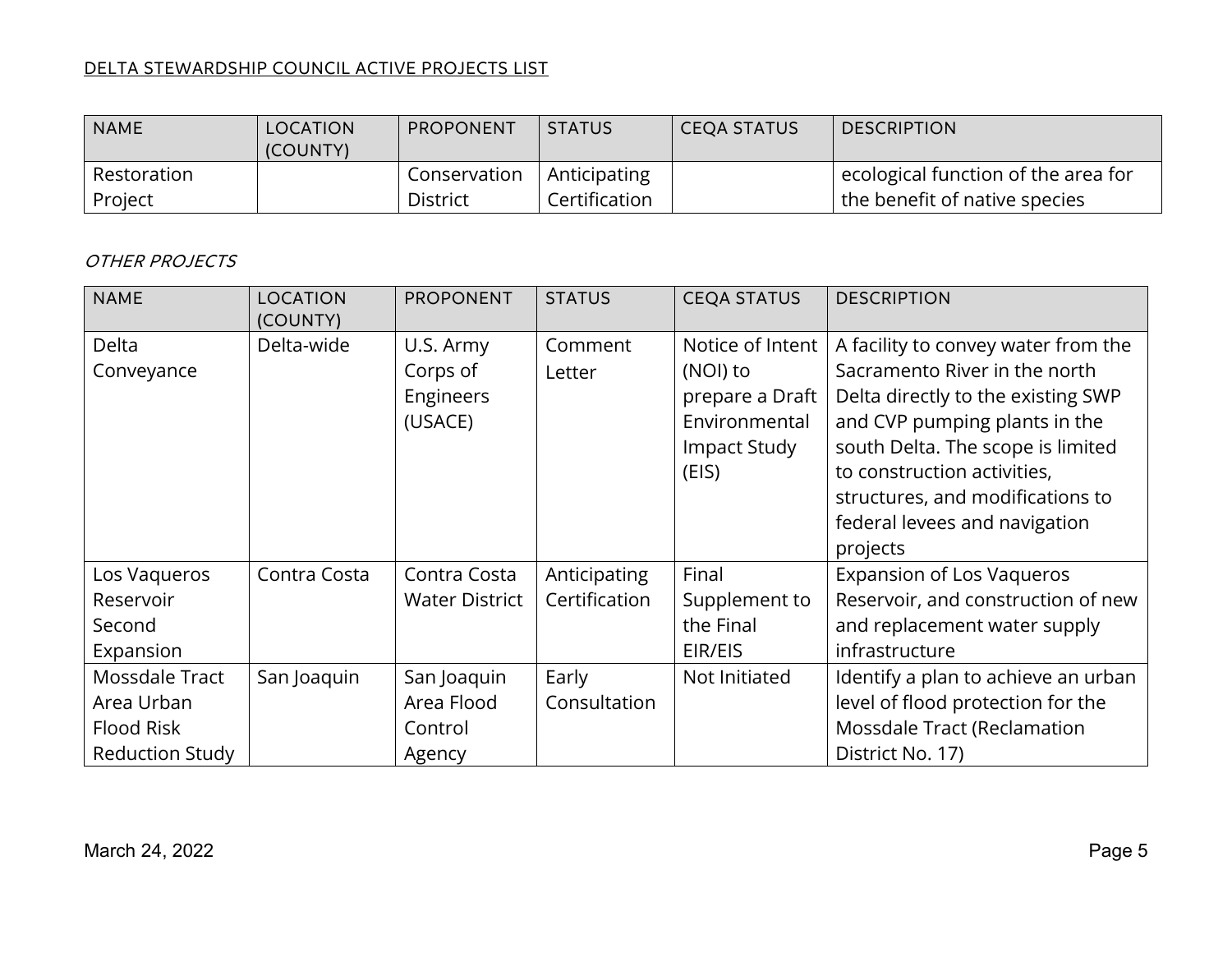| <b>NAME</b>                                                     | <b>LOCATION</b><br>(COUNTY)  | <b>PROPONENT</b>                                                    | <b>STATUS</b>                          | <b>CEQA STATUS</b> | <b>DESCRIPTION</b>                                                                                                                                |
|-----------------------------------------------------------------|------------------------------|---------------------------------------------------------------------|----------------------------------------|--------------------|---------------------------------------------------------------------------------------------------------------------------------------------------|
| Metropolitan<br><b>Water District</b><br>Climate Action<br>Plan | Contra Costa,<br>San Joaquin | Metropolitan<br><b>Water District</b><br>of Southern<br>California  | Monitoring                             | <b>NOP</b>         | A strategy for reducing<br>greenhouse gas emissions<br>associated with future<br>construction, operation, and<br>maintenance activities           |
| Delta Cross<br><b>Channel Gate</b><br>Upgrades<br>Project       | Sacramento                   | Reclamation                                                         | Monitoring                             | Not Initiated      | Provide for remote and more<br>frequent operation, to manage<br>water quality in the Central Delta<br>and at the SWP and CVP pumping<br>plants    |
| Yolo Bypass East<br>Levee Project                               | Yolo                         | <b>USACE; West</b><br>Sacramento<br>Area Flood<br>Control<br>Agency | <b>Certified</b><br>without<br>appeal* | <b>NOD</b>         | Improve portions of the east bank<br>of the Yolo Bypass levee from the<br>Sacramento Bypass south to the<br>Deep Water Ship Channel West<br>Levee |
| Liberty Island II<br>Conservation<br>Bank                       | Solano, Yolo                 | Reclamation<br>District 2093                                        | Early<br>consultation                  | <b>NOD</b>         | Create a tidal marsh conservation<br>bank and sell conservation credits<br>to offset the impacts of future<br>projects                            |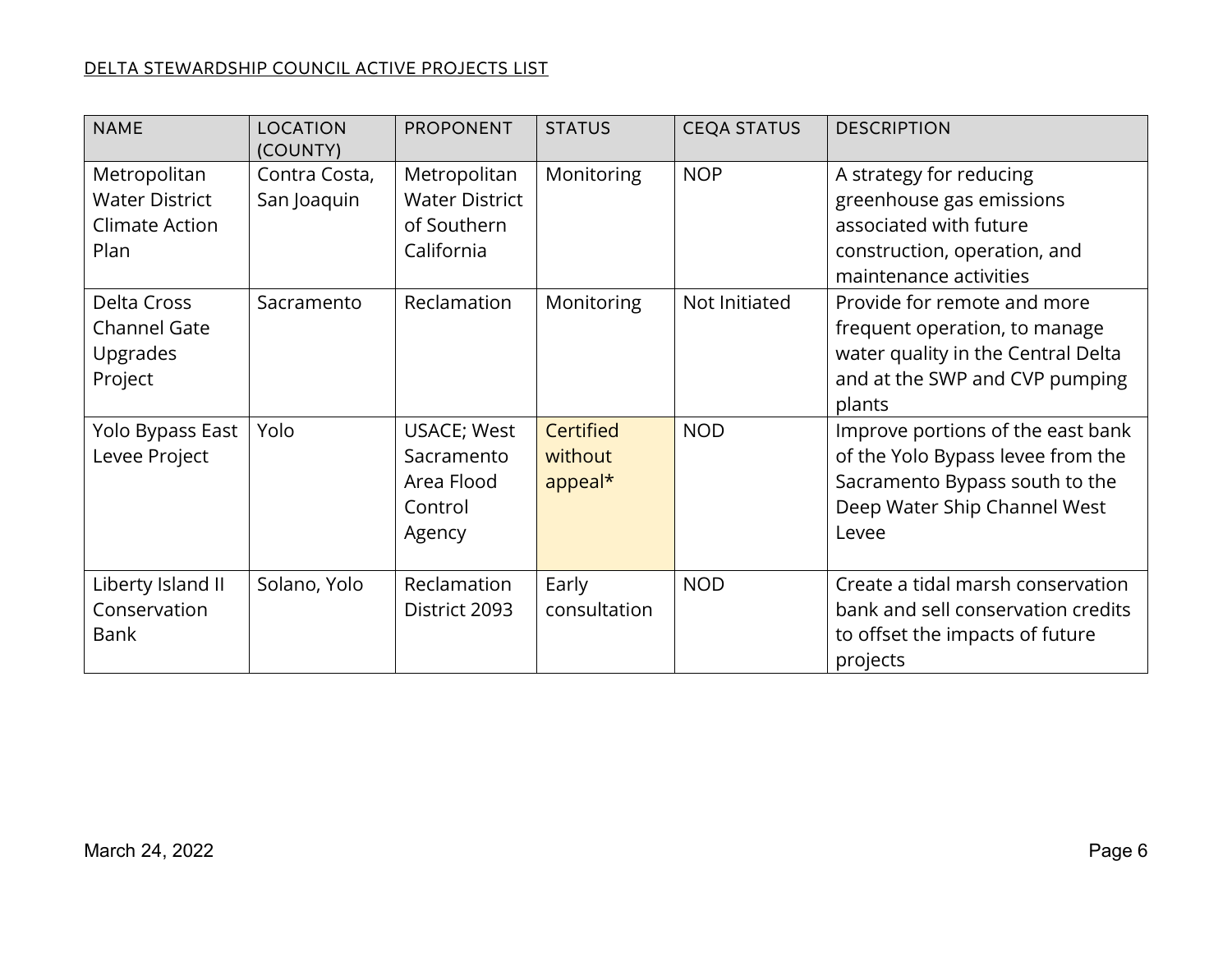# STATUS TYPES

 status type is described in more detail, below. Active projects include both potential covered actions and related plans and projects of interest. The active project "Status" reported above is not sequential but tends to align with certain phases of the CEQA process. The relationship between generalized steps in the CEQA process (top row) and generalized status types (bottom row) is illustrated in Figure 1. Each



# FIGURE 1. TYPICAL PROJECT SEQUENCE

 process in order to track and/or inform project formulation. Coordination may include informal discussions or attendance Coordinating: Occasionally, the Council will coordinate with state and local agencies prior to the initiation of the CEQA at project planning meetings.

 identified in the Delta Reform Act (Wat. Code section 85212) and projects located outside of the Delta that will have a Comment letter: Council staff prepare comment letters in response to each phase of the CEQA process leading up to a final document (e.g., Notice of Preparation [NOP], IS/ND, IS/MND, DEIR). The Council may also comment on other interim studies and reports, as needed. The Council comments on potential covered actions as well as on long range plans significant impact on the Delta (Wat. Code section 85210[j]).

 agencies in preparing certifications of consistency (Wat. Code section 85225.5). The timing and frequency of early consultation is at the discretion of the project proponent. Early consultation: The Delta Reform Act directs the Council to offer early consultation to assist state and local public

March 24, 2022 March 24, 2022 Page 7